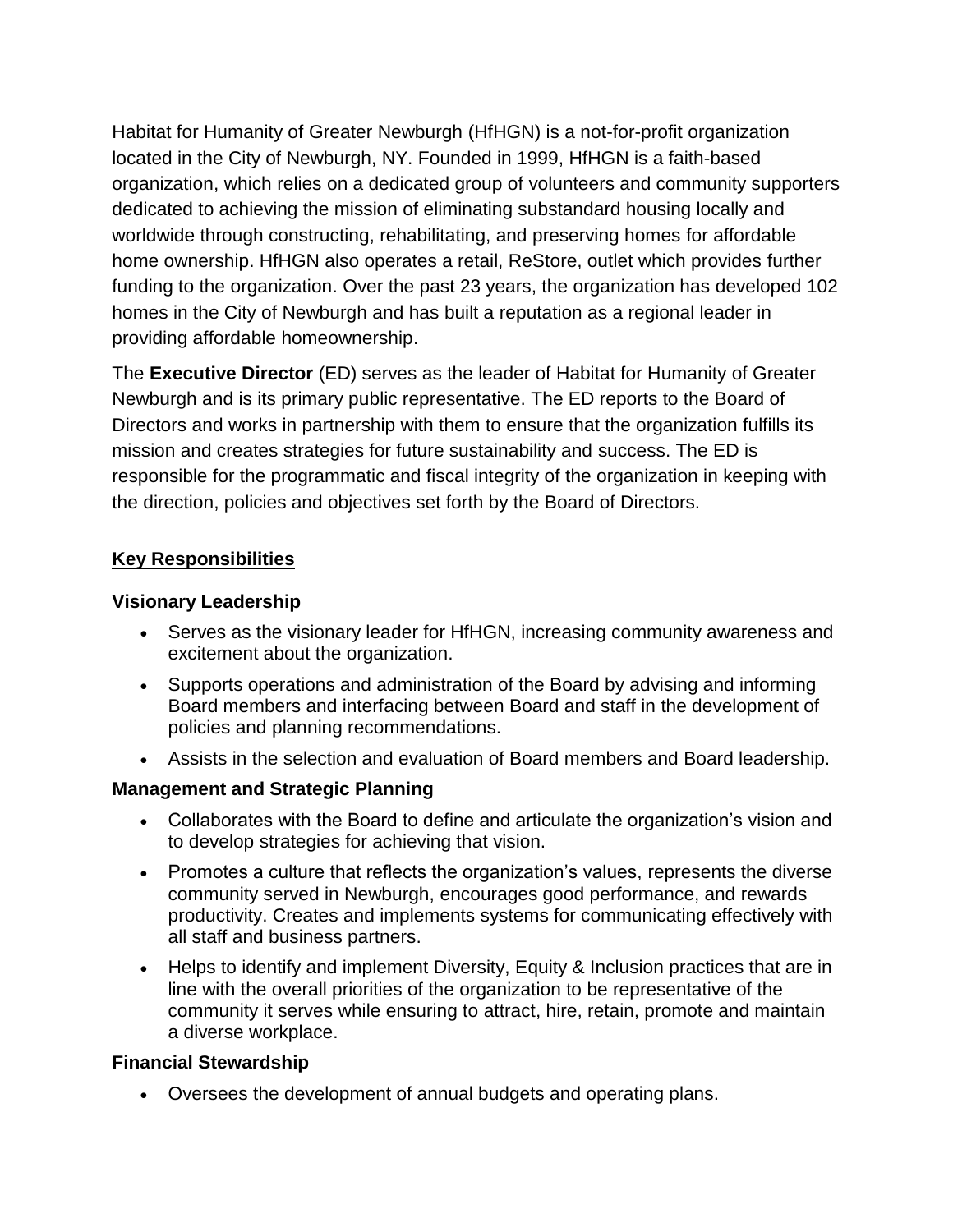- Prudently manages the organization's resources within budget guidelines according to current laws and regulations.
- Provides prompt, thorough, and accurate information to keep the Board appropriately informed of the organization's financial position.

### **Fundraising**

- Oversees staff in the development and implementation of fundraising plans that support strategies adopted by the Fund Development Committee.
- Serves as the primary steward of donor relationships and facilitates one-on-one engagement with potential donors and current donors to increase incoming funds.
- Oversees the timely submission of grant applications and progress reports for grant management and award compliance.

#### **Community Relationships**

- Serves as the public face and primary spokesperson and representative for HfHGN.
- Actively advocates for the organization, its beliefs, and its programmatic efforts.
- Acts as a liaison between the organization and the community through partnerships with government, community organizations, businesses, and funders that further the mission through cooperative efforts and strategic relationships.

#### **Programmatic Effectiveness**

- Oversees design, delivery, and quality of programs and services.
- Leads the development of HfHGN programs for an effective response to external challenges largely affecting the outcome of organizational goals (e.g. rising cost of labor and materials).
- Stays abreast of current housing trends and anticipates future trends likely to have an impact on organizational outcomes

# **Requirements**

- Bachelor's degree, Master's preferred.
- 5 years of experience in the field of housing and community development preferred.
- Track record of visionary leadership.
- An outward-facing personality and an experienced public speaker able to actively represent the public brand of the agency locally, regionally, and (as necessary) nationally.
- Demonstrated experience in obtaining and administering grant funding.
- Familiarity with federal funding requirements under HUD and USDA.